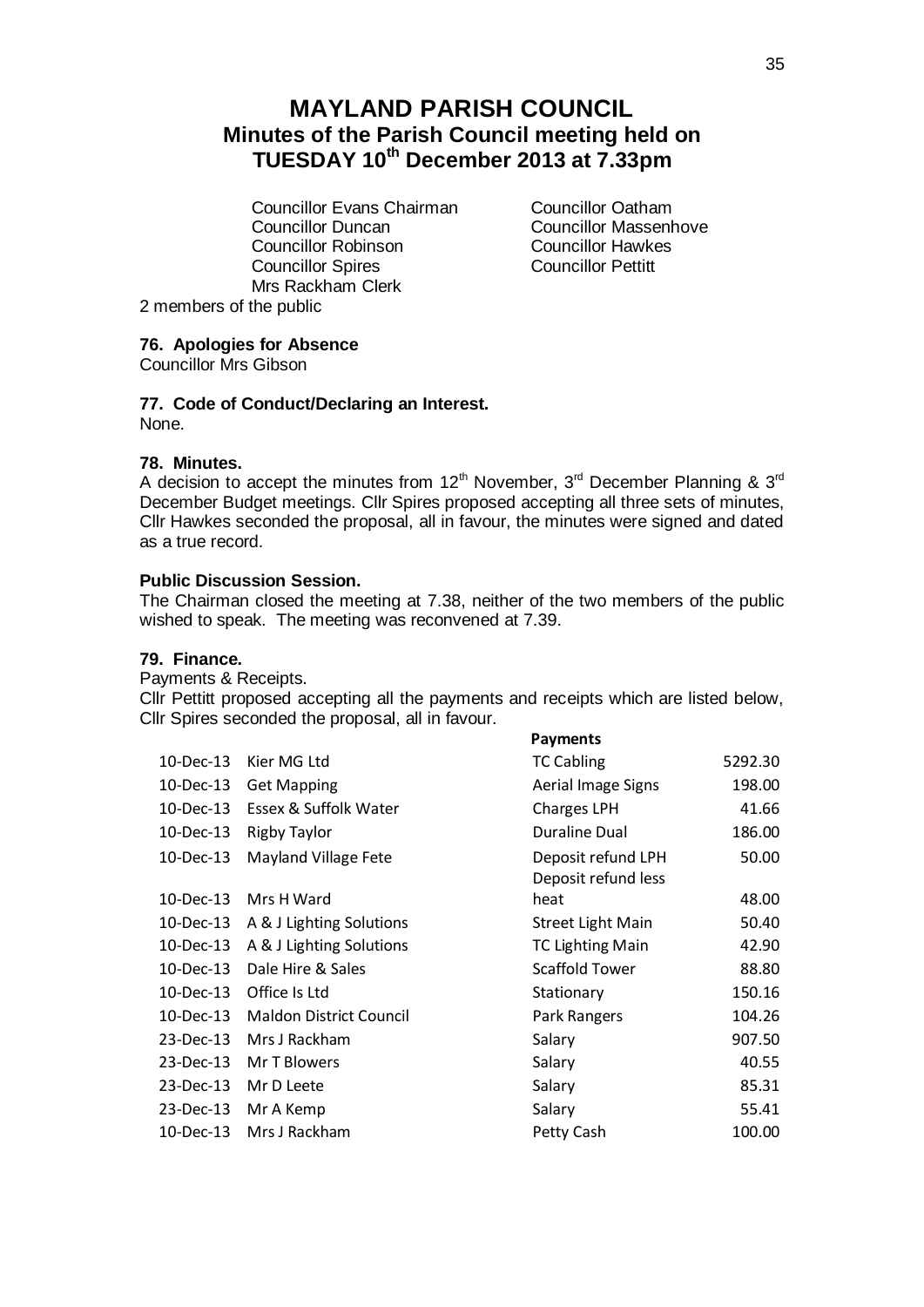|              | 25-Nov-13 Mrs L Haywood  | Deposit LPH Personal  | 50.00  |
|--------------|--------------------------|-----------------------|--------|
|              | 25-Nov-13 Mrs L Haywood  | Hire fee NY Eve       | 73.00  |
|              | 25-Nov-13 Mrs H Ward     | Deposit LPH           | 50.00  |
|              | 25-Nov-13 Mrs H Ward     | <b>LPH Booking</b>    | 28.00  |
|              | 25-Nov-13 Mayland Boxing | <b>LPH Booking</b>    | 266.00 |
|              |                          |                       |        |
|              |                          | <b>Petty Cash</b>     |        |
|              | 10-Dec-13 Post Office    | Stamps & special post | 37.09  |
|              | 10-Dec-13 All Seasons    | Cleaning & T.rolls    | 17.00  |
| $10$ -Dec-13 | Wickes                   | Post crete            | 19.85  |
| 10-Dec-13    | Tesco                    | Cleaning              | 3.00   |
|              | 10-Dec-13 TJ Frostick    | Key cut               | 3.95   |

**Receipts**

Budget 2014/15. Cllr Pettitt proposed completing the precept form, Cllr Spires seconded the proposal.

The Clerk completed the form for £80,000 precept agreed at the budget meeting. **Clerk to action.**

Afternoon Tea donation request. A decision to donate £25 again this year will be required. Cllr Pettitt proposed the donation of £25 Cllr Spires seconded the proposal. All in favour. **Clerk to action.**

### **80. Lawling Park.**

Each Cllr has received a copy of the minutes from the November LPC meeting. Cuttings behind Bakersfield. This will be investigated by Cllr Spires.

Cllr Massenhove apologised for not clearing cuttings as previously agreed. He will carry out this work during his Christmas break.

TC Path. A decision to accept the quotation will be required. **Add to LPC agenda.**  Need the width of the path before we can proceed.

Gritting Policy. A decision to accept MDC's policy will be required. It was noted that we haven't received a written copy of MDC's policy to date. Keeping the car parks closed in icy conditions will remain this council's policy. **Add to January agenda**

### **81. Planning.**

### **Vote of No Confidence. Proposal by Councillor Oatham.**

Each Councillor received a copy of the emailed responses from D.Cllr Channer & D.Cllr Horner; both gave their reasons for voting for the two applications this proposal refers to. Cllr Oatham said he felt let down by the District Councillors named above. Neither of the Councillors were able to come to this meeting. Many residents who had attended previous meeting also felt let down. The Chairman then asked each Cllr who wished to speak on this matter to do so.

Cllr Duncan said he felt disappointed but would not second the proposal.

Cllr Massenhove said he didn't doubt the integrity of the District Councillors, he felt they were responsible D.Cllrs and had not witnessed any harm to Mayland by their actions. He had read their responses to this proposal in detail and would not second the proposal. Cllr Oatham asked Cllr Massenhove why he supported the proposal at the November meeting. Cllr Massenhove responded that he felt that the proposal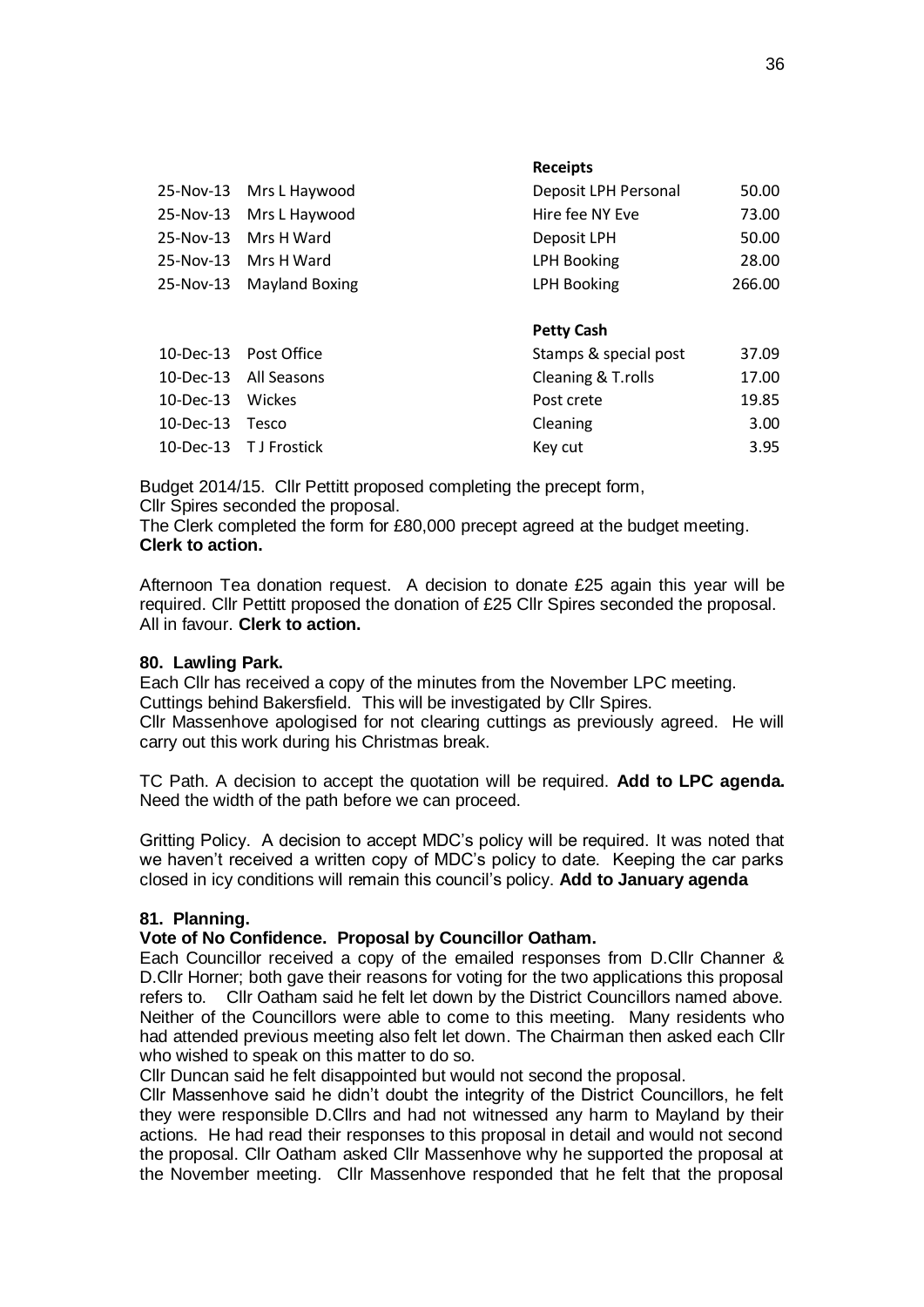should go to the December meeting which would give the D.Cllrs time to respond. He needed to see their response or speak to them if they came to the meeting before making a final decision.

Cllr Spires. Read the following statement.

## **Planning Applications FUL/MAL/13/00699 & /006700**

With regard to the conditional approval of the above plans by MDC south east planning committee and the subsequent protest by affected residents of Nipsells Chase and Seaview Parade at MPC's meeting of  $12<sup>th</sup>$  November wherein a resident spokesperson's request was made, to discuss a vote of no confidence at the next full parish council meeting in December. This was then requested to be put on the agenda for the December meeting by Cllr John Oatham. (All councillors were in approval) and MPC's District Councillors invited to attend.

MPC had already forwarded its objections representing its own and residents views to the above plans to MDC south east planning committee for its consideration.

MPC were disappointed that the planning application was approved albeit with conditions of an independent habitat survey and use limited to "Sea Cadets/Scouts, the White family and friends only". I received copies on December  $3<sup>rd</sup>$  of emails sent by Cllr David Horner on November 14<sup>th</sup> and Penny Channer on November 15<sup>th</sup>. I accept their explanations of how and why the planning applications were approved. Had MPC been privy to the information given at the southern planning committee meeting and had had the benefit of prior visits and consultations with its District Councillors a more informed representation could have been made.

Do I want in the future, more visits and consultation with Mayland/Maylandsea Wards District Councillors? Yes, I do!

Do I consider, in the light of the information submitted by our District Councillors, that a case for a vote of no confidence exists? No I do not.

Cllr Spires requested his opinion on this matter be recorded in the minutes.

Cllr Hawkes had no comments to make.

Cllr Pettitt. No point in having a Parish Council if our opinions are not taken forward, I have no faith in our District Councillors. I support Cllr Oatham.

Cllr Robinson said it was disappointing that our views were not supported. Maldon District Council, think of the rules and if someone will appeal. The District Councillors know our views, we should ask them to tell us what we need to consider when making our views effective. We need better two way communications we should use them, not alienate them. I would not support the proposal.

The Chairman reported that she had received all the information. The planning committee was entitled to make their decision. However, the Parish Council was at the front line of our very vocal residents. She went on to say she felt let down by not being listened to. I would like to meet all our District Councillors and work with them. I do not support the proposal.

Cllr Oatham concluded by saying that the District Councillors should represent the Parish that voted for them and that there was a weight of residents against the application. However, he withdrew the proposal reserving the right to re-introduce it in the future. It was noted that any Councillor can add a proposal/motion to the agenda at any time.

The Vote of No Confidence did not have the required support motion failed.

### **Planning**

Mayland/Maylandsea village. Cllr Spires reported that we need to meet with MDC's planning department before publishing our Parish Plan. It is too late to add our PP to the MDC draft local plan which is being considered at the moment. **Cllr Spires** will formulate a proposal over the Christmas holidays to take to MDC. **Add to January agenda.**

### **Consideration of applications for the council to make comment to the Planning Authority.**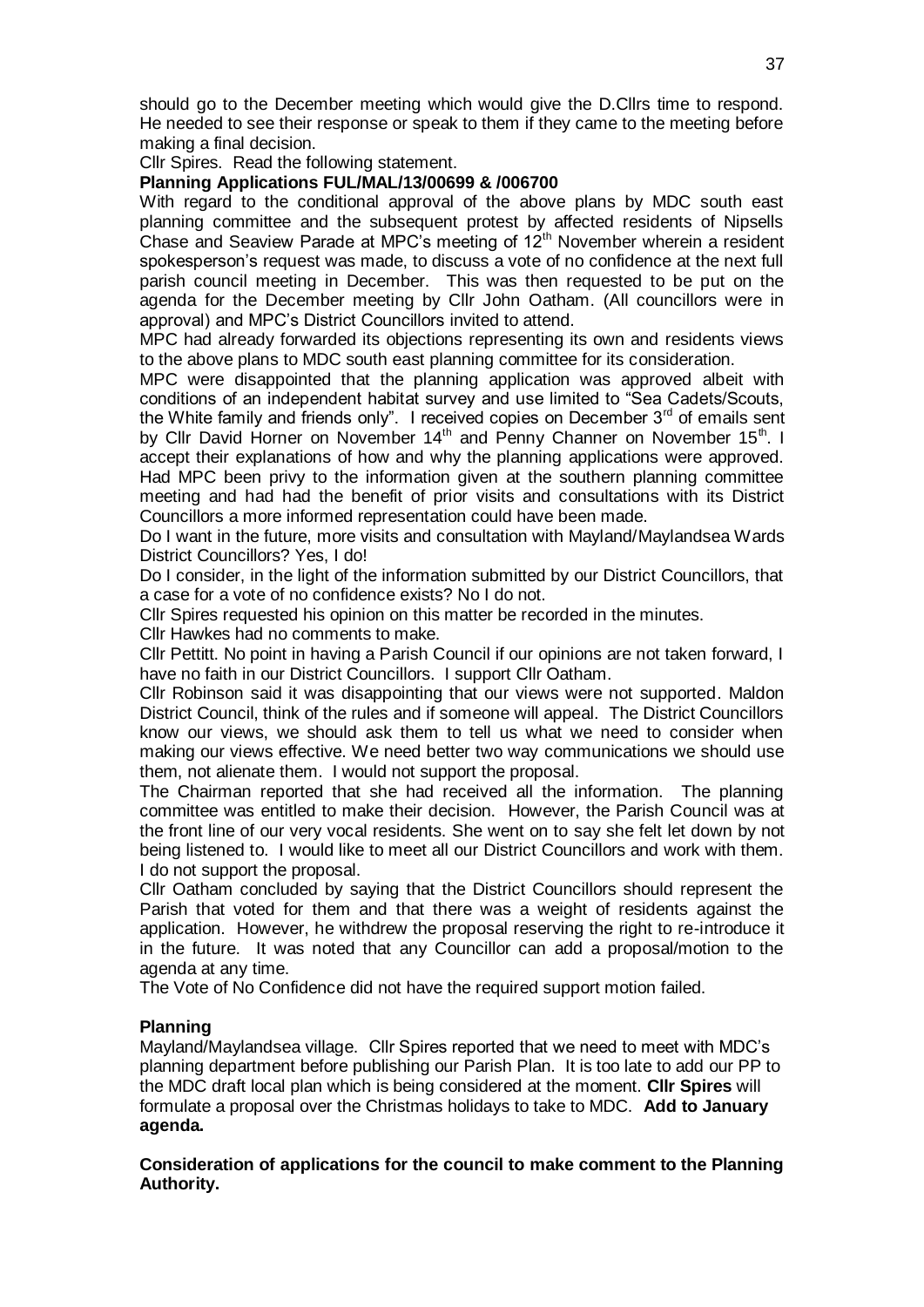No applications for consideration.

# **Planning decisions made by the local Planning Authority.**

**FUL/MAL/13/00871.** Demolition of structurally defective detached bungalow and erection of a new 3 bedroom detached bungalow with integral garage. Green Lea 55 Imperial Avenue Mayland Essex Approved. **Noted** 

# **Planning Appeals**

## **82. Highways.**

Cllrs report of any problems and actions that maybe required.

Highway Panel Minutes, Highway Road Safety Audit. The information was noted. Cllrs reported the condition of Imperial Avenue near the junction of West Avenue & North Drive needed attention. The platforms in The Drive. The rubber tiles at the entrance and exit of the platforms need attention. Some are missing and others are curling up.

# **83. Parks & Open Spaces. MNR, Carnell's & Everett's.**

Cllrs report of any problems and actions that maybe required in any other of the Council's POS.

Registering Gladwell Walk. Update. Consideration was given to the alternative suggestion of a charge being put on the land. If anyone else tries to register the land we would then be informed. **Cllr Massenhove & Cllr Oatham** will put a case together for registering the land using adverse possession. **Add to January agenda.**

Tree Survey. The quotation was considered reasonable however, it was agreed to contact our local tree surgeon for a quotation.

Cherry Alley play area fence. The chain link fence is in a bad condition and it has been highlighted by our risk assessor. **Clerk** to advise resident that we will be removing the fence and they should make provision to repair their wooden panels.

# **84. Village Environment**

Incudes: Lighting, Vandalism, Sea Wall, Transport Parish plan.

Teal Avenue new section unlit. This area is the responsibility of the developer. The lights will in the future be handed over to ECC.

Light opposite number one Imperial Avenue is lit constantly.

Light south side of Steeple Road between Nipsells and Village sign is hidden by trees. **Clerk** to advise correct department to deal with these issues.

It was noted that the CCTV and the boxing club had helped considerably in cutting the incidents of vandalism in the village

Sea Wall. The high tide and tidal surge came up the barrier at the boat yard to within 1.2m from the top. Some Maylandsea residents were asked to evacuate to the Plume School in Maldon. However, Cllr Spires advised the police that he would open the Lawling Park Hall for residents to use. This council has an Emergency Plan and the Chairman is the liaison officer for this plan with MDC. It was agreed that this council needs to contact the Emergency Planners to ascertain how we can help in future. It was noted that we need to update our Parish Councillor's list too. **Clerk** to action.

It was noted that the Marine Environment unit in Burnham on Crouch is closing and the dog unit at Sandon reduced. It was agreed that this council should write to the Police and Crime Commissioner to highlight our concern. It is believed that Essex County has the second longest coastline in England